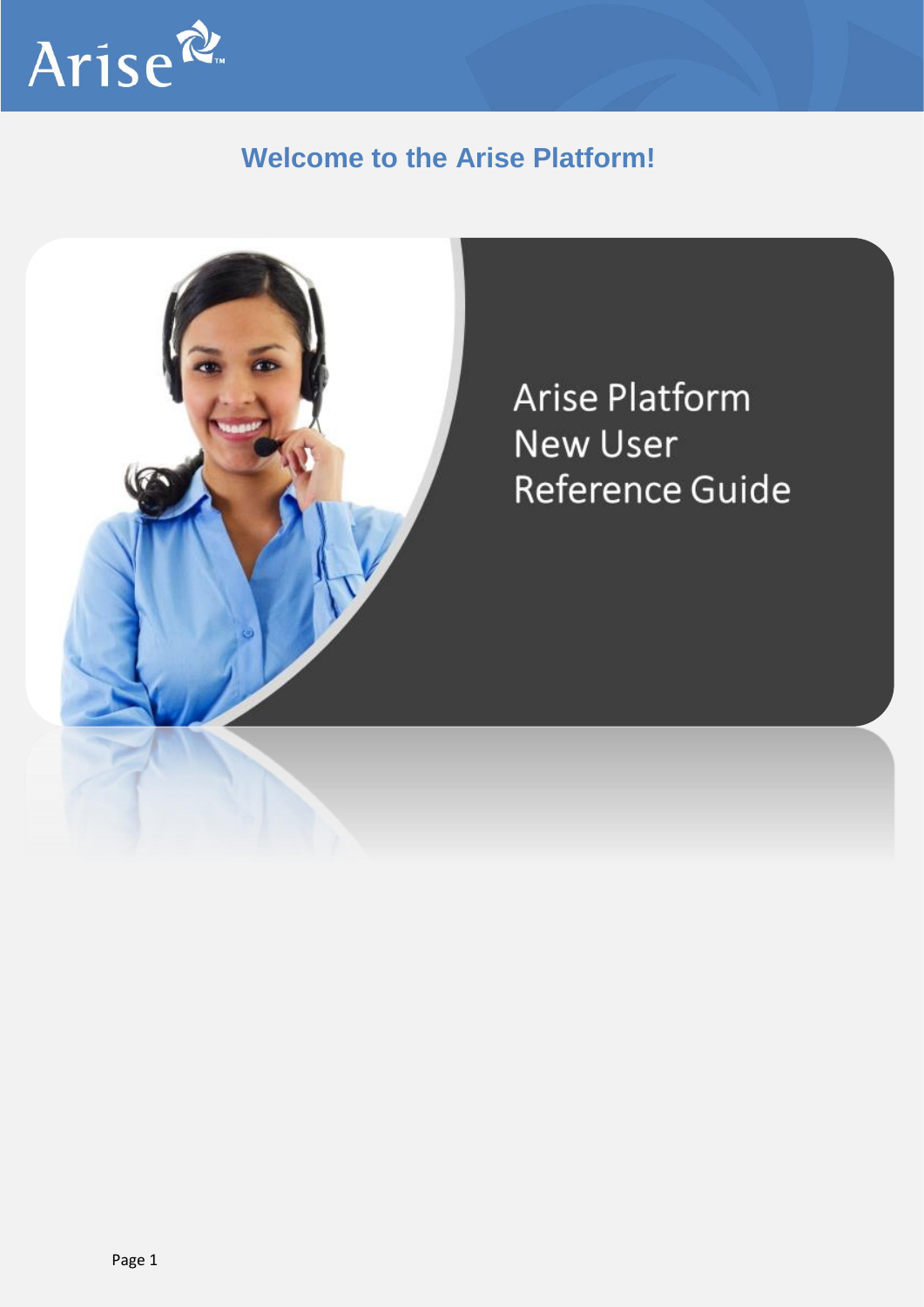

# **The Arise Platform**

## **Introduction**

Arise Virtual Solutions is changing the way businesses think about call center services. Arise provides a virtual telephony and technology platform to connect primarily work-at-home service professionals, like you, running small call centers to Fortune 500 and other large companies.

This guide provides a significant portion of the information needed to use the Arise Platform. Once you've successfully completed the registration process, use this guide to learn how to:

- Access and use the Arise Platform
- Select client opportunities
- Enroll in a certification course

Arise secures contracts with clients interested in outsourcing their customer service, inbound sales call and tech support needs to the small call centers that use the Arise Platform.



- Major corporations' contract with Arise to help them connect with small call centers that deliver high-quality customer service, tech support, and inbound sales support.
- Arise enters into separate contracts with call centers, which are required to register to use the Arise Platform.
- Each client has unique performance requirements that are passed to the call centers through Arise.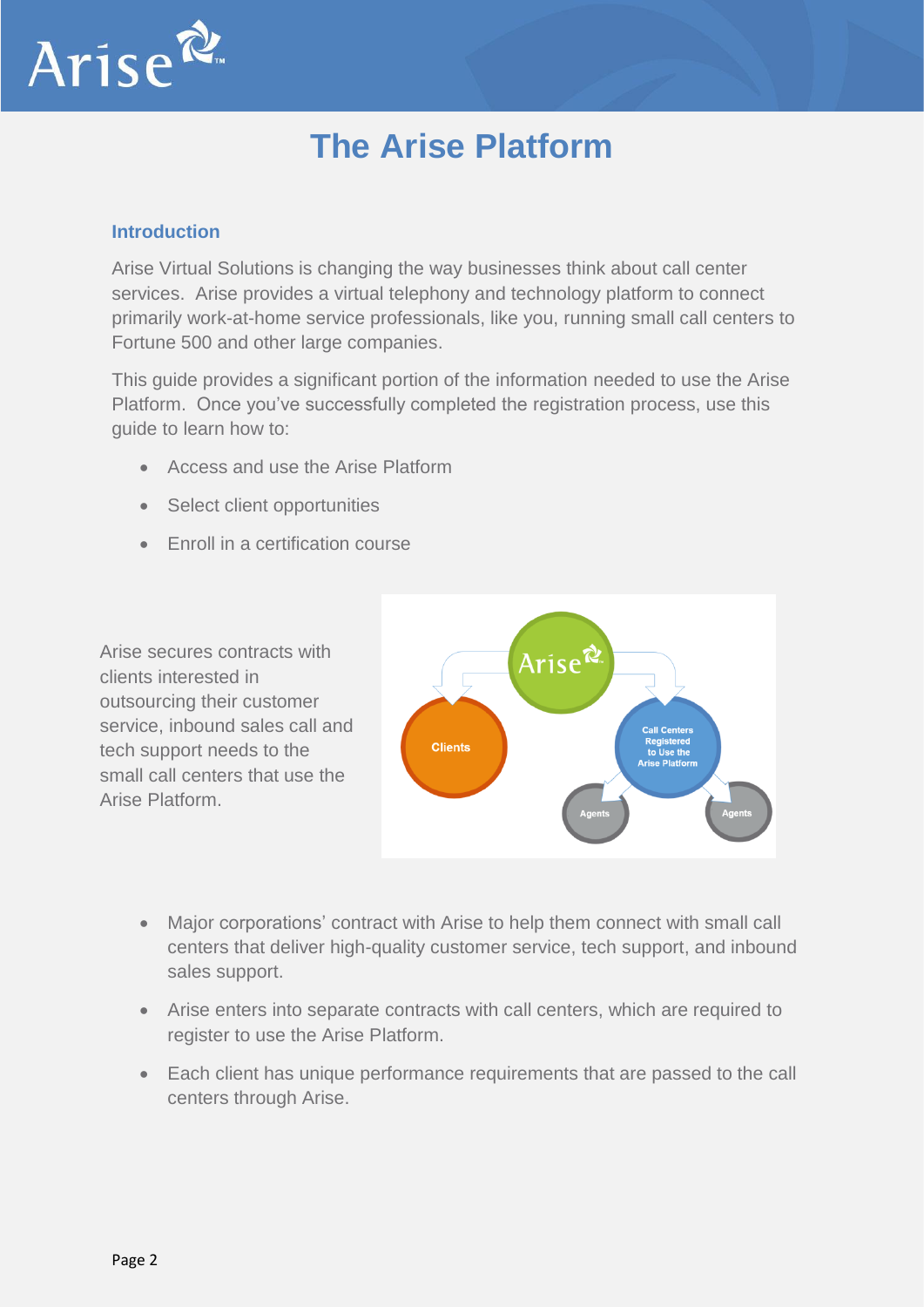

# **To use the Arise Platform, a good working knowledge of this information is essential.**

## **Table of Contents**

## **About the Platform**

- Platform Usage Fee | page 4
- Platform Basics | page 4
- Service Types | page 5

## **The "Portal"**

- Accessing the Portal | page 6
- Portal Features | pages 7 10
- Selecting Client Programs and Certification Courses | pages 11 12

## **Basics**

- Systems & Equipment Policy | page 13
- Service Hours/Service Revenue | pages 14 15
- Accessing the Arise Virtual Gateway (AVG) | page 16



*Please Note: This information is provided for business owners and their agents who are registered to use the Arise Platform. If you have not registered yet, go to AriseWorkFromHome.com and click the Register Now button.*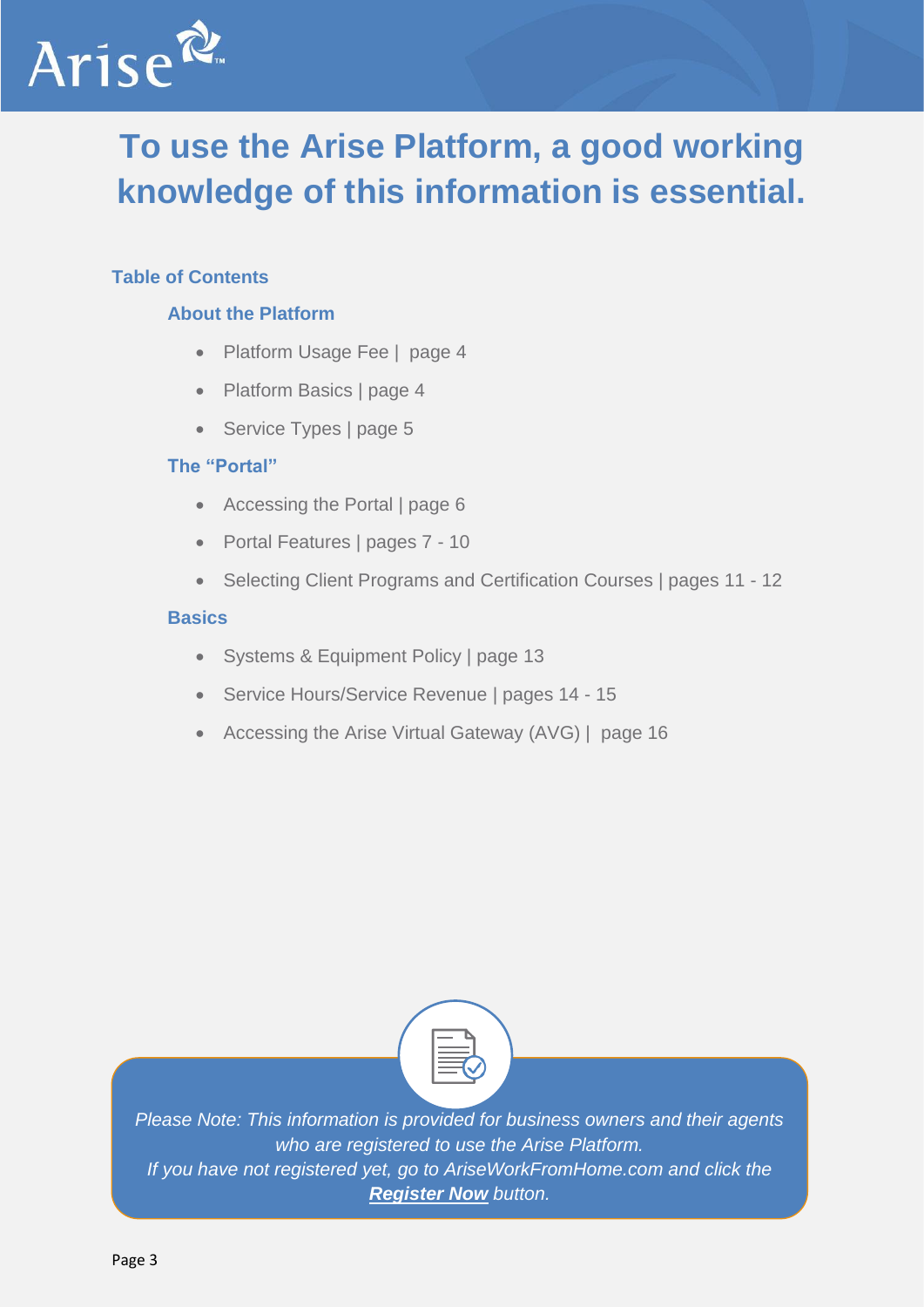

## **About the Platform**

## **Platform Usage Fee**

Twice a month, businesses are charged \$19.75 for each active agent registered to use the Arise Platform.

This fee is a per agent fee but is only charged when a business has executed an SOW (Statement of Work) and its agent is servicing a client program.

## **Platform Basics**

The Arise Platform connects call centers and their agents to Fortune 500 and other prestigious clients that need contact center services.

## *The Arise Platform offers:*

- Telephony and data infrastructure to connect you and your agents to clients needing services.
- Systems that help you keep track of performance, hours and quality metrics for you, your agents and your business.
- Access to certification courses that provide details on client systems and performance expectations for specific client programs.
- Servicing opportunities for a long list of prestigious clients, including many Fortune 500 companies.
- Help and support to answer your questions via an automated system, the Arise Virtual Assistant (AVA) (available on the portal 24/7), live chat support (during business hours on the portal) and the "Partner Support" desk.
- Support resources that can provide enhancement, technique and/or information sessions regarding client programs.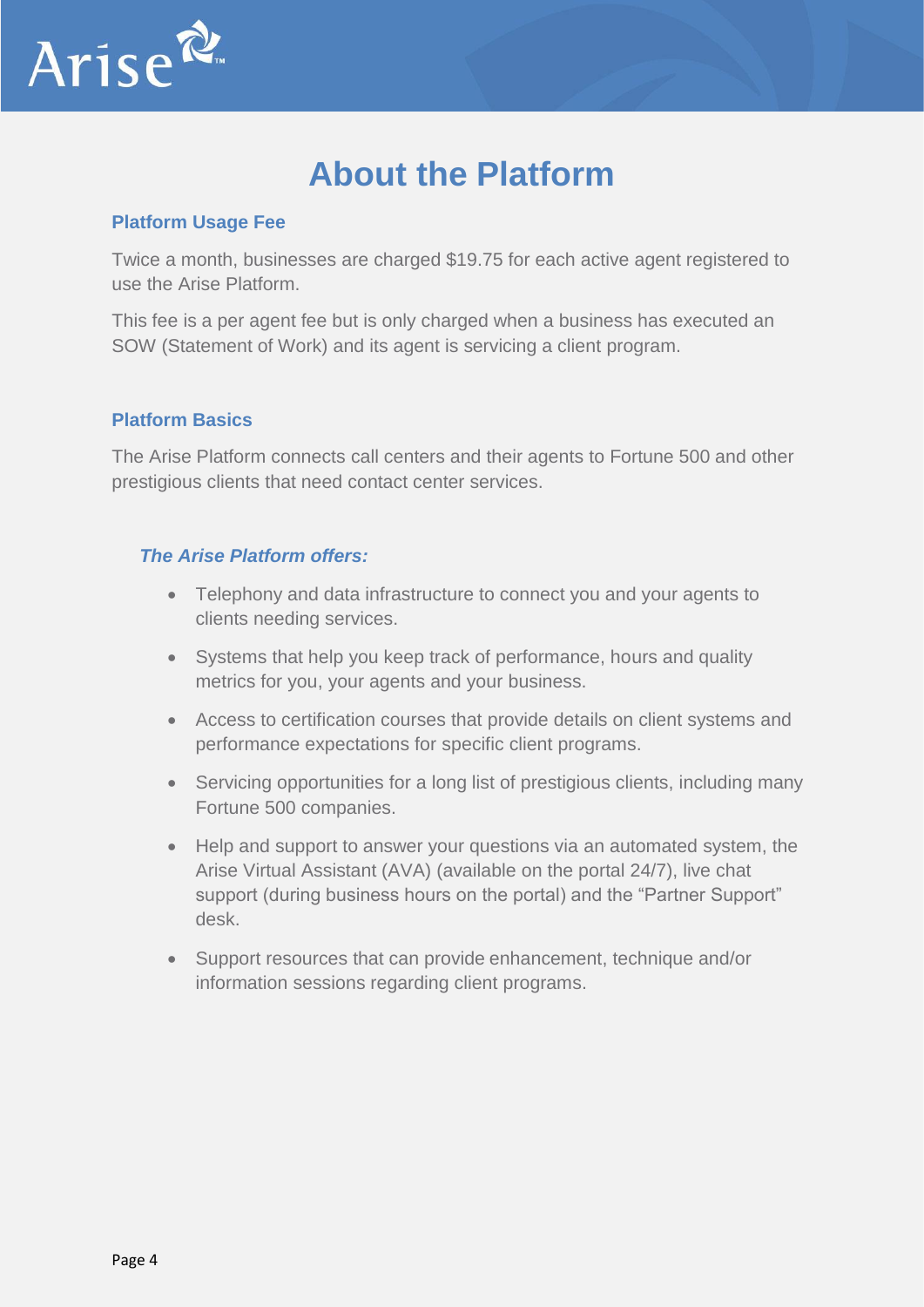

## **Types of Opportunities**

Small call centers register to use the Arise Platform to connect with and to serve world-class companies that are in need of customer service, inbound sales, and technical support. These services are delivered via voice, email and/or chat. There are client program opportunities across an ever-growing number of industries, including retail, roadside assistance, and healthcare. There are also bi-lingual service opportunities for a multitude of languages, like French and Spanish.



**Customer Service Customer Service Customer Service Inbound Sales** 



Technical Support

**Provided through a combination of via phone, chat and/or email.**





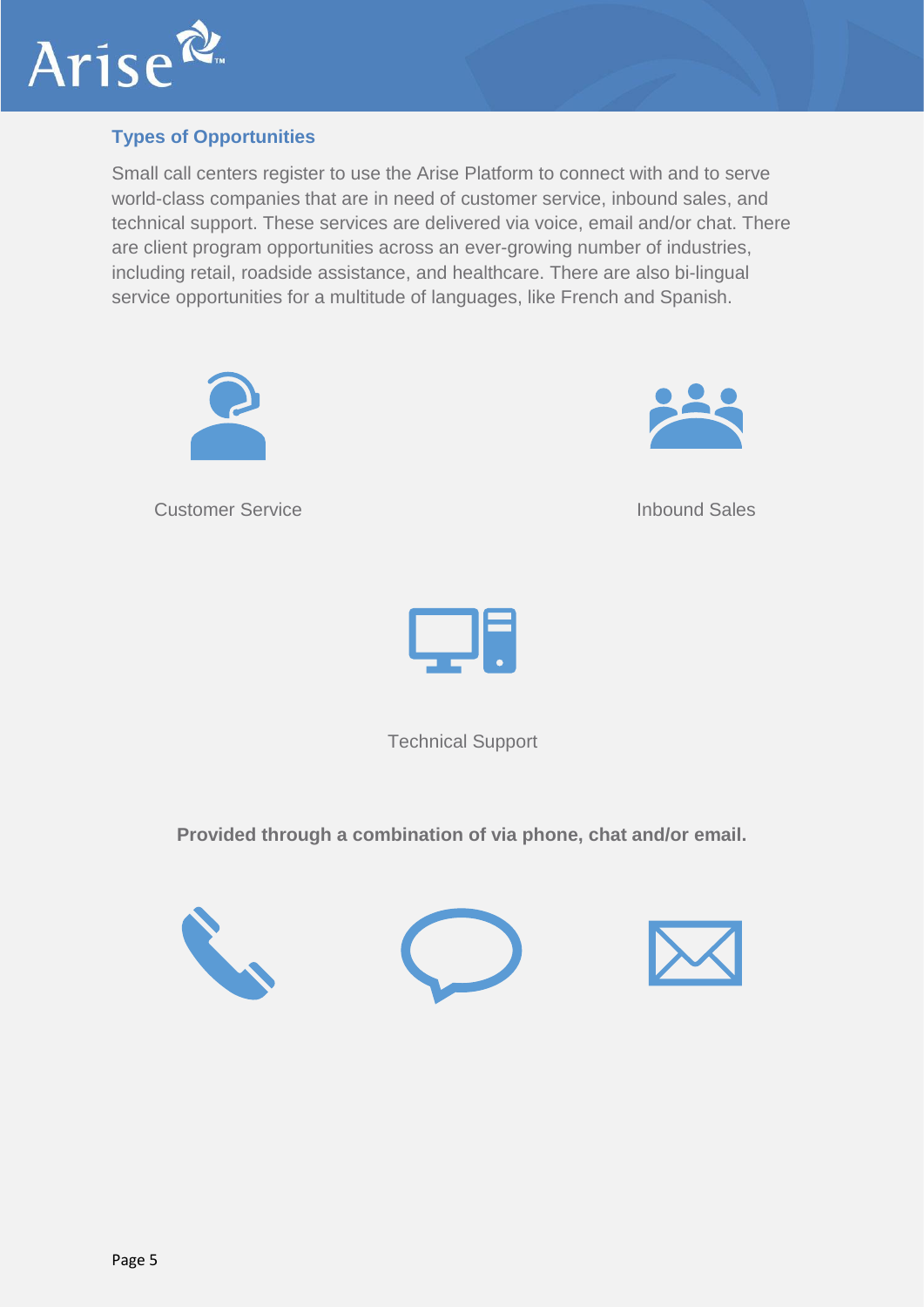

# **The Portal**

## **Accessing the Portal**

Once you've completed the registration process, you'll gain access to the Arise Portal, where you'll find the tools and resources you'll need to use the Arise Platform, including Opportunity Announcements and the Starmatic® Scheduling System 2.0, the online scheduling tool for scheduling and managing your service intervals, and the service intervals of your agents.

Here's how to get there:

- **Step 1**: Open your Internet browser window.
- **Step 2**: Copy this link: **https://portal.arise.com/Portal/Default.aspx**
- **Step 3:** Paste the link into the URL address bar on your Internet browser
- **Step 4**: Press **Enter** and you'll be brought to the Arise Portal
- **Step 5: Bookmark for easy reference**

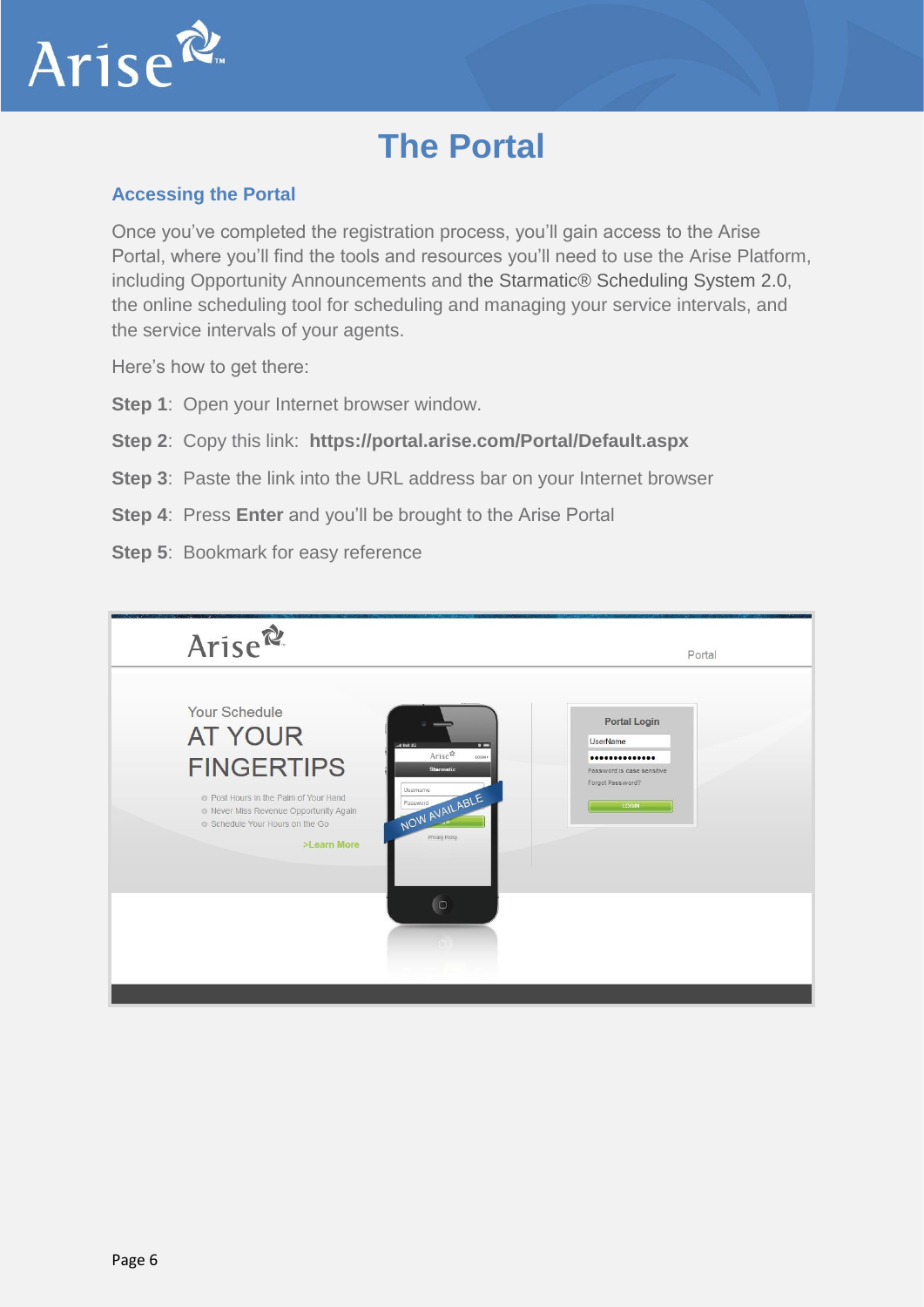

## **Portal Features**

This section provides a high-level overview of how to:

- Access support, helpful tools, and reference tools and materials
- Update profile information
- Access and manage agent information and track metrics and performance measures for each applicable client program.
- Access documents and agreements (MSAs, NDAs, SOWs, etc.)
- Access the Starmatic® Scheduling System 2.0, the tool to schedule and manage service hours

The Arise Portal will provide different views and information, depending on whether you are an agent or a business owner.

Business owners have access to additional information, such as program and performance details of each agent working for their business, as well as exclusive access to revenue rates for each opportunity. Agents do not have access to revenue rates.

To access the Portal, log in at [https://portal.arise.com.](https://portal.arise.com/)

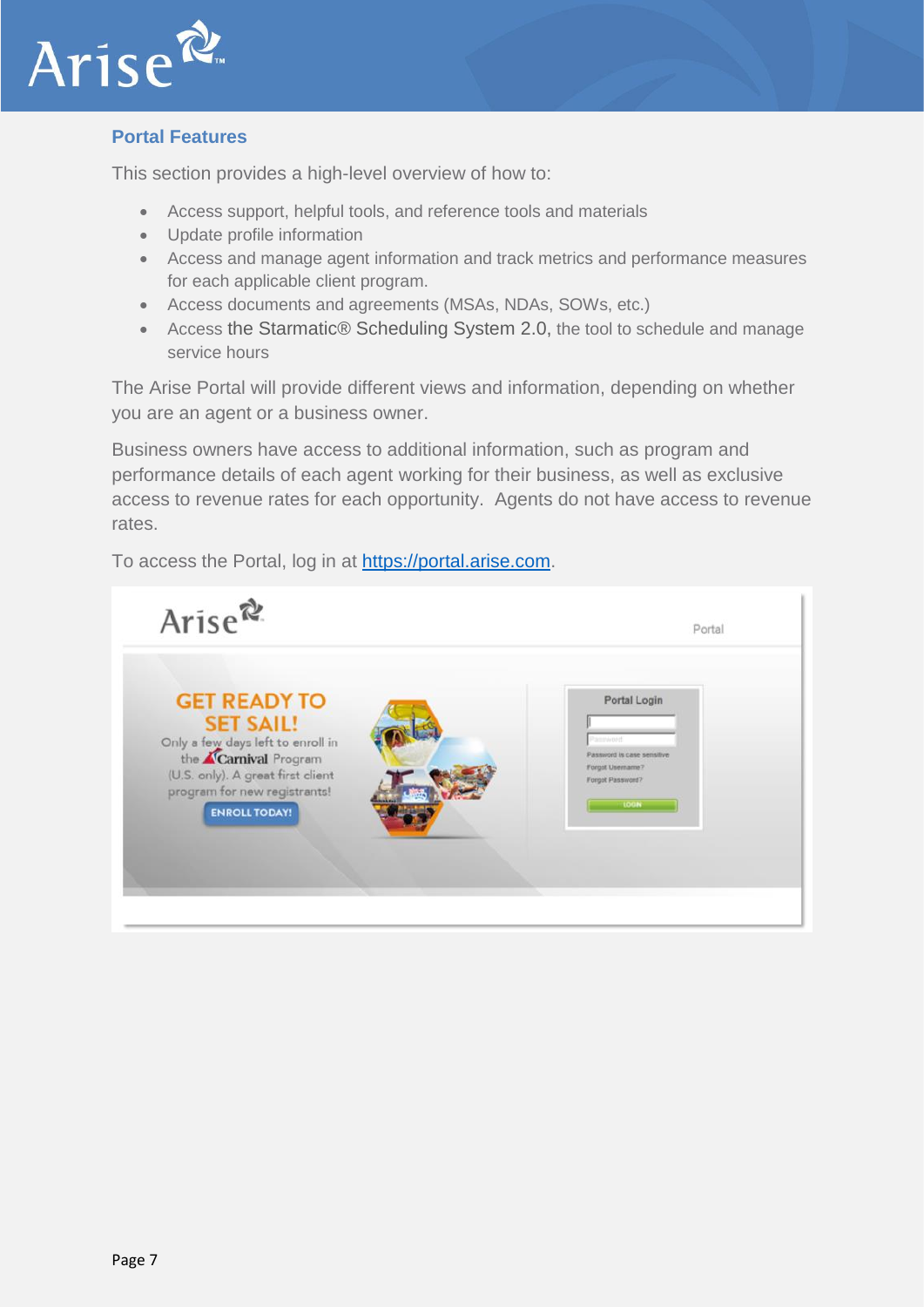

**The HOME icon** takes you back to the main page.

| <b>BO Daskinson J. Said Sciencest</b>                                                                                                                                                                                                                                                                            | <b>START OF STRAIN CO</b><br>$\bullet$<br><b>STANDARD ROOMS -</b>                                                                                                                |
|------------------------------------------------------------------------------------------------------------------------------------------------------------------------------------------------------------------------------------------------------------------------------------------------------------------|----------------------------------------------------------------------------------------------------------------------------------------------------------------------------------|
| v)<br>Villar M.<br>Client Program Name<br>m<br>annually video select Have a low to leave! Then you'll love helping                                                                                                                                                                                               | Important Internation                                                                                                                                                            |
| $^{16}$<br><b>Classes Mark:</b><br><b>Team Coat first Nation</b><br>Sultiest Ecoli: & ( ER 30)<br>MAGNIE<br>Harbourn Lister, \$15,000<br>We, Service Museo, 19,400                                                                                                                                               | 11 Taska<br><b>Not Tagress</b>                                                                                                                                                   |
| mela<br>FFFWDDV YOU WERE HERE?FFF Love to thought their you'll love heleng.<br>others plan thair travel to over 2,000 locations electricitie: HUSET: Stort map<br>Cleases Horty<br>mak.<br>ADDIEUR<br><b>Toyot Coast Board Davies</b><br>Solid Col. 6124.00<br>Mrs. Service Moura (21.01)<br>Service Last, 44.95 |                                                                                                                                                                                  |
| Client Program Name<br><b>Before</b><br>Philadelphia VOLL 96500 HAT&2777 Lakes to Answer? Then you'll love helping<br>others plan their travel to over \$,038 faculture earthlying HUMP Start map<br>make.<br>Cheese Hark<br>ANZELE<br>Taiw, Cole Scottleter.<br><b>Salisar Grah, \$1,570,000</b>                | Ľ                                                                                                                                                                                |
| $\widehat{\mathbb{R}}$<br>Apirili<br>$\frac{m}{2}$<br>ŵ<br>勐                                                                                                                                                                                                                                                     | Arise <sup>®</sup><br>stheirs play than Interest to over \$,000 topology unchilosite! HUSET! Such mus-<br>Client Program Name<br>Documents<br><b>Tehnings</b><br><b>Stainers</b> |

**The AGENT icon** displays your ID number, client program(s), schedule, and metrics. If you are a Business Owner, you will also see such information for each AGENT working for your business.

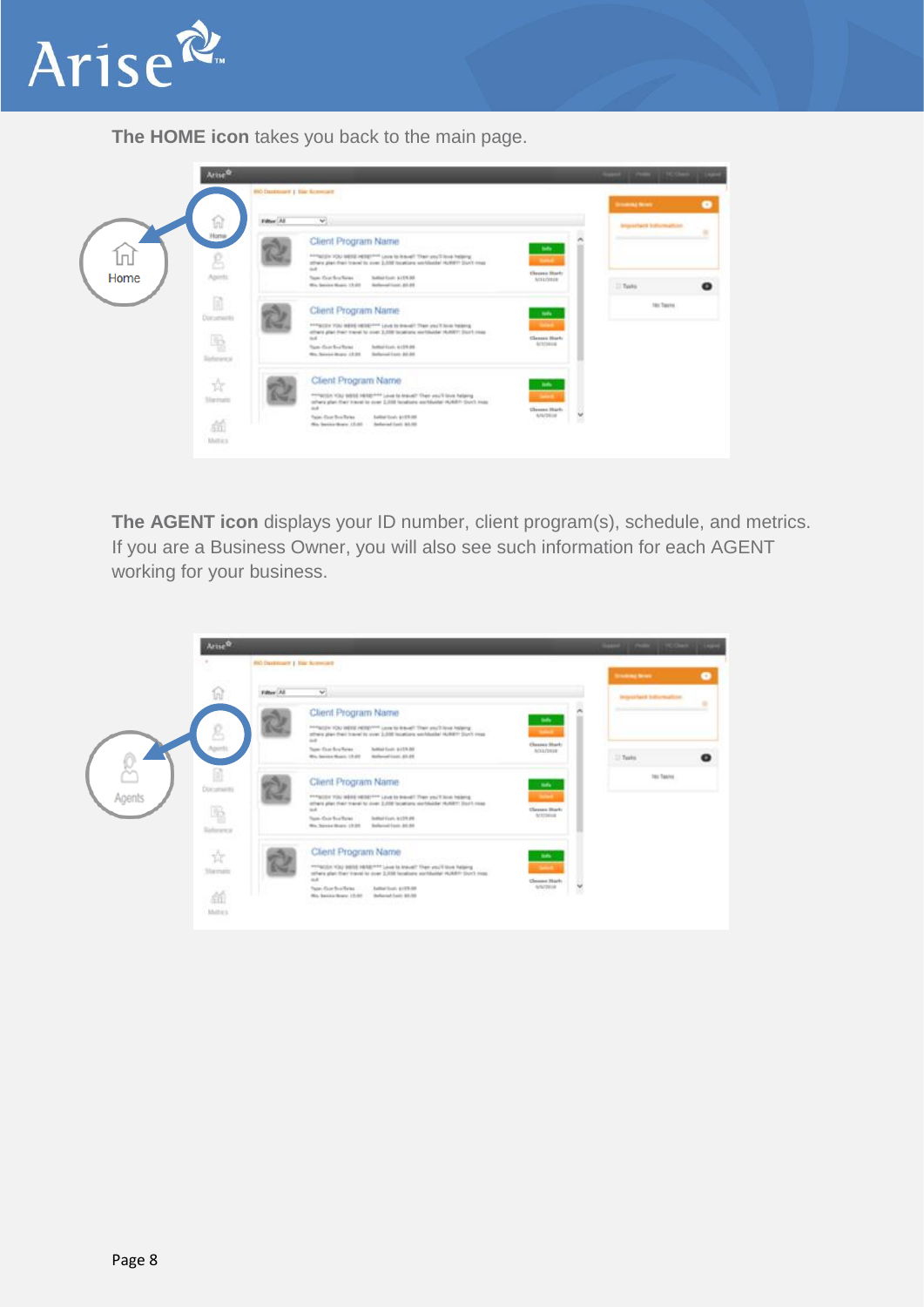

**The DOCUMENTS icon** is where you'll find a copy of your businesses MSA, SOW(s), and other agreements and important documents.

|                                                                         | Arise <sup>6</sup>            |                                                                                                                                                                                                                                                                                                   |                                                                | Signed Pulle RCOver Lapst        |           |
|-------------------------------------------------------------------------|-------------------------------|---------------------------------------------------------------------------------------------------------------------------------------------------------------------------------------------------------------------------------------------------------------------------------------------------|----------------------------------------------------------------|----------------------------------|-----------|
|                                                                         | Q                             | 800 Dashboard 1 Nar Scorecard<br>V)                                                                                                                                                                                                                                                               |                                                                | <b>Brooking News</b>             | $\bullet$ |
| Home<br>g<br>0<br>Documents<br>F<br>10<br><b>Documents</b><br>Reference | Filter At<br>Q                | Client Program Name<br>AFFECTIVE FOUR RESERVES Love to travel? Then you'll love helping<br>others plan their travel to over 2,008 booklons sor-Madel HUEEY Don't miss.<br>$-1$<br><b>Tool Con Breffeler</b><br>ballied Guilt, \$129.88<br>Mo. Service Moarn, CO-RD<br>Switzmart Court, 81.89      | bh.<br><b>Select</b><br>Chessea Sturk<br>S/25/2018             | Important Information<br>C Taska | ۰         |
|                                                                         |                               | Client Program Name<br>ennation YOU letter reflight for an all financial SKBs UCI violation<br>others plan their travel to over 2,000 boothers enridwidel HURRYI Don't miss<br>mod.<br>belief fast, p.154-86<br><b>Report Four Rock Factor</b><br>Wa. Service Mount 13.00<br>Beheral Carls \$5.00 | <b>Index</b><br><b>Select</b><br>Classes Starts<br>SOONS       | No Taora                         |           |
|                                                                         | ☆<br>Stamatic<br>楍<br>Matrics | Client Program Name<br>armight hour ment though of audit the problems and an allowing<br>others plan their travel to over 2,000 locations worldwidel HUKEYI Don't miss.<br>and.<br>Tope: Cost Buchfaloe<br>ballad Guin, 6129-88<br>Beheral Cody M188<br>No. beste Note: 15.80                     | <b>Selv</b><br><b>Select</b><br>Cleases Stark:<br>۲<br>SOUTHUR |                                  |           |

**The REFERENCE icon** will bring you to resources specific to a client program that you may need to refer to during the course, or when servicing the program.

| Arise <sup>6</sup>                              |                                                                                                                                                                                                                                                                                                                                                                         | asset Prote PCOver Laged            |
|-------------------------------------------------|-------------------------------------------------------------------------------------------------------------------------------------------------------------------------------------------------------------------------------------------------------------------------------------------------------------------------------------------------------------------------|-------------------------------------|
|                                                 | 800 Dashboard   Star Scorecard                                                                                                                                                                                                                                                                                                                                          | $\bullet$<br><b>Brasilian Moore</b> |
| ⋒<br>Home                                       | V)<br>Filter At<br><b>Client Program Name</b>                                                                                                                                                                                                                                                                                                                           | important information<br>٠          |
| g<br>Agents<br>$\Box$                           | Q.<br><b>Info</b><br>AFFWEEN YOU SEEK HERE <sup>VEH</sup> Love to travel? Then you'll love helping<br><b>Select</b><br>others plan their travel to your 2,000 bookiers sor-Maider HUEFT Don't miss.<br>$^{4+}$<br>Chessea Sturk:<br><b>Tape: Cost Bus Tales</b><br><b>Baltial Exet: 8125.00</b><br>S/25/2418<br>Mo. Service Moarn, US-80<br>Switzmart Court, 81,033     | C Taska<br>$\bullet$                |
| 5<br>Islamica<br>⊝                              | Client Program Name<br><b>Info</b><br><b>Select</b><br>ennator YOU lette reliable to a sub-transfer state voltage and related<br>others plan their travel to over 2,000 boothors worldwidel HURRYI Don't miss<br>Classes Hart:<br>mak-<br>SOORIA<br><b>Rape Cost Box Roles</b><br>belief fast, \$125.00<br>Was Service Mounts 17-20<br>Belleved Costs \$5.00            | No Tacro                            |
| ŵ<br>ī<br>Stamatic<br>Reference<br>勐<br>Motrics | Client Program Name<br><b>Selv</b><br>armight will fruit The raft Theory of audit That you to hope you will be a<br><b>Select</b><br>others plan their travel to over 2,000 locations worldwidel HURRY Don't miss.<br>sist.<br><b>Classes Stark:</b><br>۲<br>SAVINA<br>Tope: Cost Buchalor<br>Salikal Gush, \$129.88<br>Ballacraf Costs M1-88<br>No. Senior Noans 15.00 |                                     |

**The STARMATIC® Scheduling System 2.0 icon** will bring you to the Starmatic® Scheduling System 2.0 scheduling tool, which is where you and your agents will schedule service intervals.

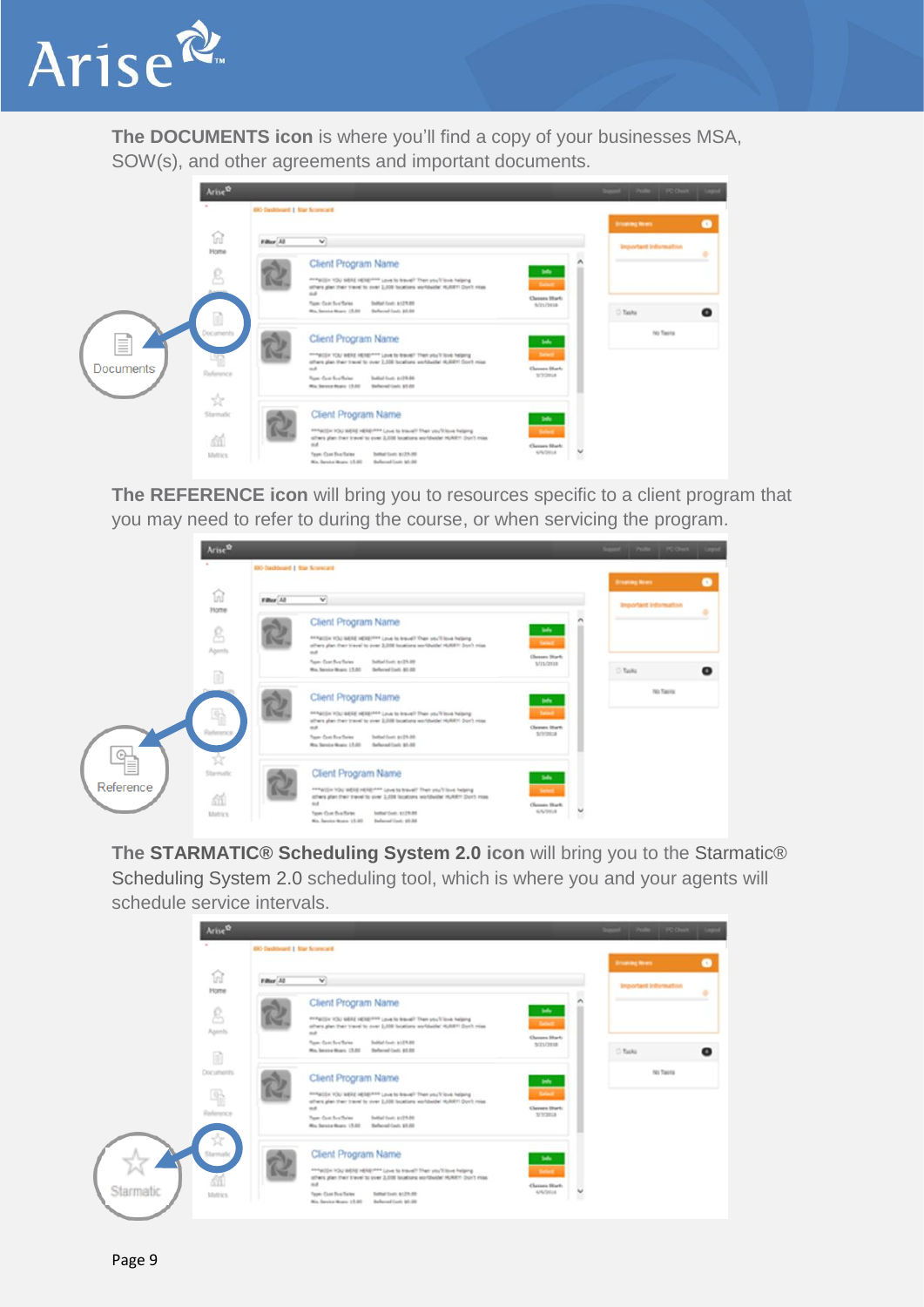

**The METRICS icon** displays your metrics. If you are a Business Owner, you will also see such information for each AGENT working for your business.



**The CENTER AREA** features the Client Programs Opportunity Board. Scroll down to review the full list of opportunities and click each green info button to review detailsincluding course requirements and a description of the program. Business owners will see additional details regarding revenue rates. It is important to thoroughly review the information provided for each opportunity prior to making any decision about which client program to select.

| Arise <sup>42</sup>                |                                                                                                                                                                                                                                                                                                                                                                                                                                   | Support Profile PC Check Logod                        |
|------------------------------------|-----------------------------------------------------------------------------------------------------------------------------------------------------------------------------------------------------------------------------------------------------------------------------------------------------------------------------------------------------------------------------------------------------------------------------------|-------------------------------------------------------|
| $\sim$<br>1nl<br>Home              | <b>Opportunity Board</b><br>Sign up today for an exciting Client Program!<br>Blap 1: Click on the great "left" batter to learn more about the Client Program<br>Blag 2: Dick on the "Select" before once you have decided and are ready to select your class time and begin the process                                                                                                                                           | 0<br><b>Breaking News</b><br>portant information<br>۰ |
| 8<br>Agents<br>$\Box$<br>Documents | <b>Filter Al</b><br>$\sim$<br>Client Program 1<br>49 Listan<br>Client 1 Customer Service 4.1.18<br><b>Tells</b><br>New Learner benezing DK3RTIVI on the Comcast Program! phone check with your call center to see<br>If they are participating<br>Salest<br>has further/blast<br>Essence East: MH-20<br>(Sausa Start)<br><b>Mo. Service</b><br><b>NTA/2019</b><br>School 15.00                                                    | <b>C Tasks</b><br>No Tasks                            |
| Reference<br>☆                     | Client Program 2<br>Client 1 Customer Service 4.10.18<br><b>Info</b><br>The Airfield apportunity is one of the most exciting offered by Arise, supporting their bests and guests.<br>Salest<br>New Currica<br>Essays East, MR-20<br>Genera Work<br><b>Ma. Service</b><br><b>MILODER</b><br>Internal (5.50)                                                                                                                        |                                                       |
| Stamatic<br>絙<br>Metrics           | Client Program 4<br>Client 1 Customer Service 4 15.18<br><b>Sale</b><br>What could be more fun than helping-customers of "the World's Most Popular Cruicegocotion@" book that<br><b>Salest</b><br>exciting cruise! Happy customers, and a fun environment make this the perfect ship. The cruise lovers!<br><b>Classes Black</b><br>Type Cult Ive/bries<br>Course Each 528-22<br><b>NIVODIA</b><br><b>Rio Senior</b><br>Available |                                                       |
|                                    | Opportunities                                                                                                                                                                                                                                                                                                                                                                                                                     |                                                       |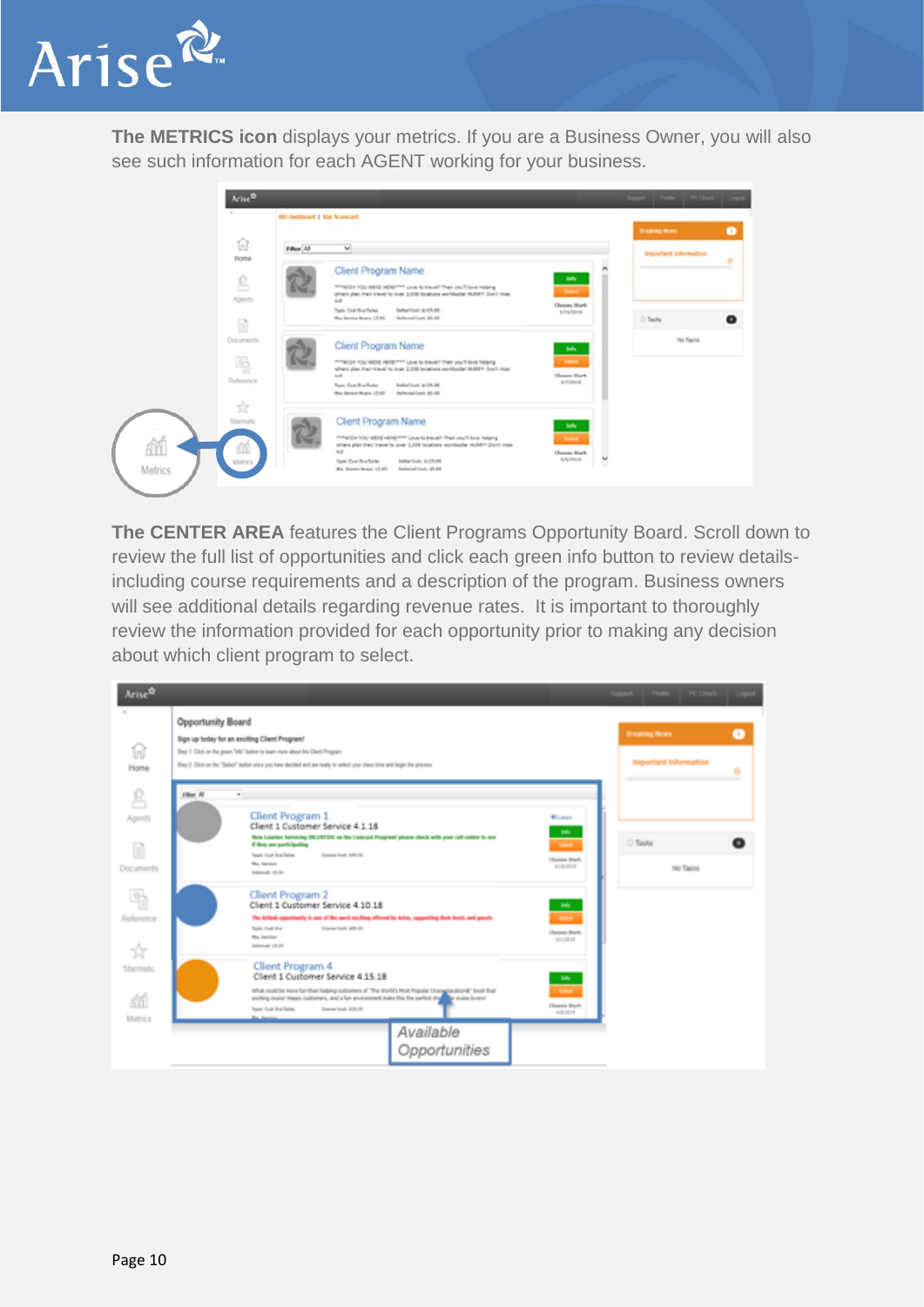

## **Selecting Client Programs**

Once you complete the Registration Process, you're ready to select a client program. This is what this is all about— servicing clients and generating revenue.

**You'll learn about opportunities to service a Client Program in one of three ways:** 

- Accessing the Arise Portal and viewing Opportunity Announcements
- By email
- Via social media by following **Facebook.com/ThinkOutsideTheOffice**

You are encouraged to select a client program that best suits the strengths and interests of your business and agents. Review the opportunity details carefully to see if it is a good match.

**Download a step-by-step guide to selecting a client program** [HERE.](http://www.ariseworkfromhome.com/enroll-client-program/)

## **Opportunities include:**



#### **Sales**

Have a proven track in sales or enjoy selling? Are you friendly, outgoing and have a generally positive attitude? Do you have a knack for influencing and persuading others? If so, sales may be the path for you.



#### **Customer Service**

If you enjoy helping people solve problems and get a charge out of turning any situation into a positive experience, you may want to consider customer service.



#### **Technical Support**

Are you the go-to person when friends or family need help with their computer, phone and/or other electronic devices? Have any experience with hardware and software installation and troubleshooting, technology consultation? If you have the savvy to solve technical computer and telephone problems, you may enjoy technical support.



#### **Mix of Interests**

If you have more than one interest or strength, then select client programs that require a combination of two or more of the skills listed above.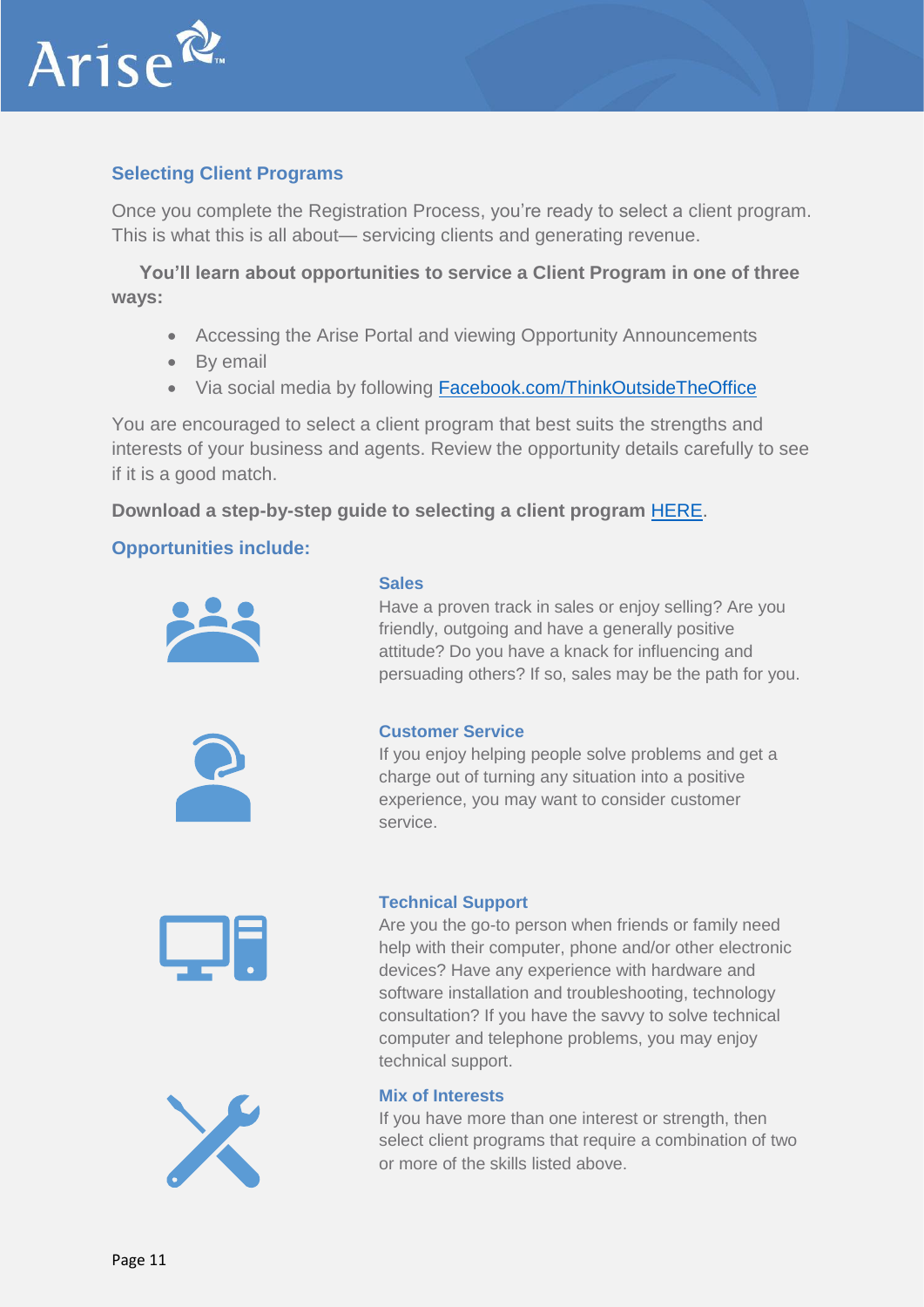



## **Certification Courses**

Prior to servicing a client program, you'll need to take a course that provides information about the client's systems, the program, the quality requirements, and other information. This ensures that you'll be up to speed, prepared and confident to serve.

- There is a fee for each certification course.
- To service clients using the Arise Platform, you must pass the course.
- Courses can run anywhere from two to eight weeks depending on the complexity of the client program.
- Call centers are not paid for the time its agents spend in class or taking courses.

*Read the opportunity announcements carefully before committing to a client program.*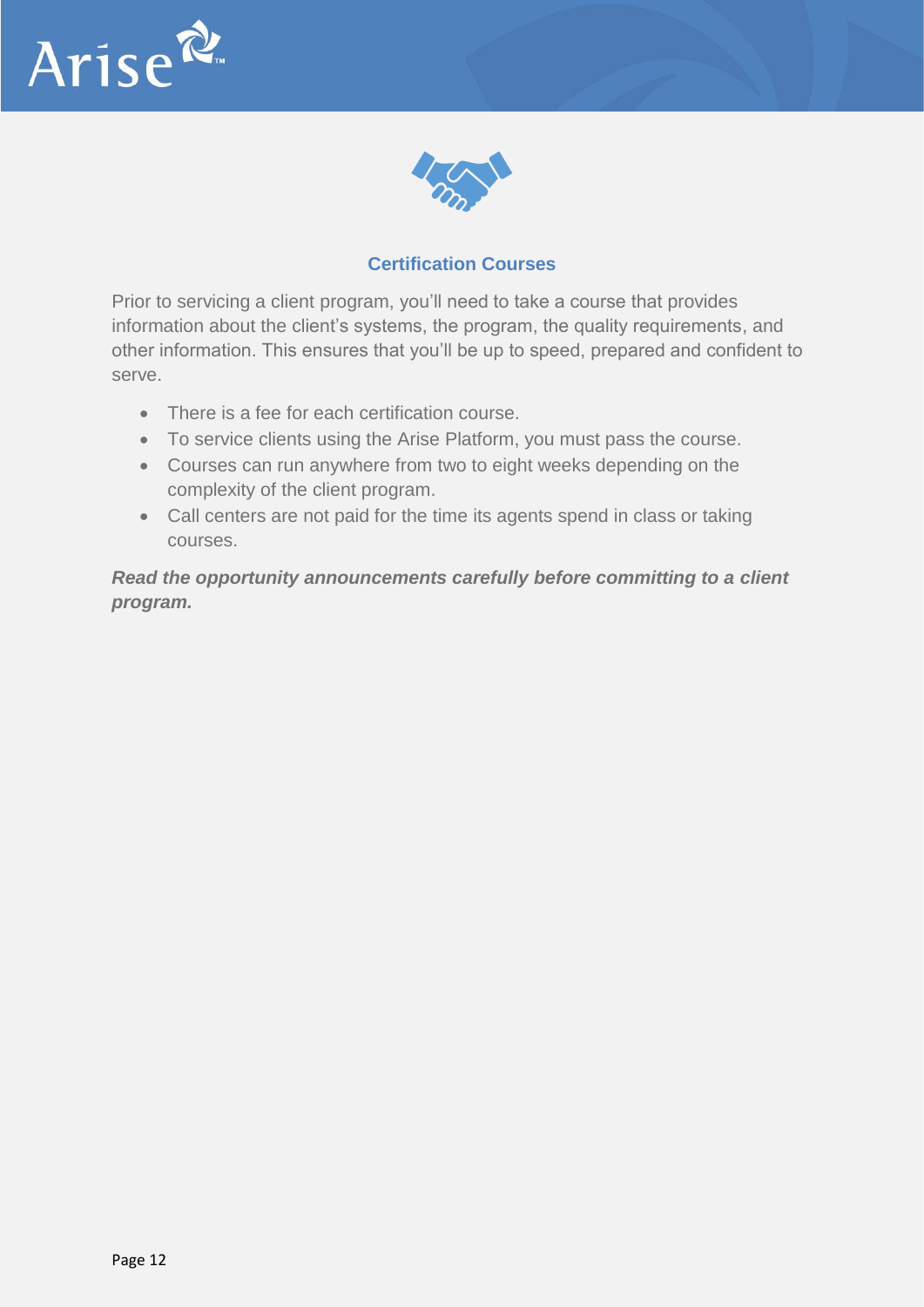



## **System & Equipment Policy**

The following equipment is needed to service client programs – your computer, headset, telephone, backup battery, etc.

#### **For the most up to date and complete requirements** [Click Here](http://www.ariseworkfromhome.com/equipment/)**.**

This document will provide you with:

- Computer hardware requirements
- Internet requirements
- Computer software requirements
- Computer security requirements
- Telephone requirements
- Email requirements
- Prohibited technology

#### **Here are some important tips to ensure success:**

- To use the Arise Platform, the system, and equipment policy must be met. It is important to remember these are only the minimum requirements needed to use the Arise Platform.
- **Remember:** Cell phones, softphones and select **VoIP (voice over IP) using USB or wireless services are not permitted at any time**, including but not limited to:
	- o Google Voice
	- o Magic Jack
	- o Ooma
	- o Skype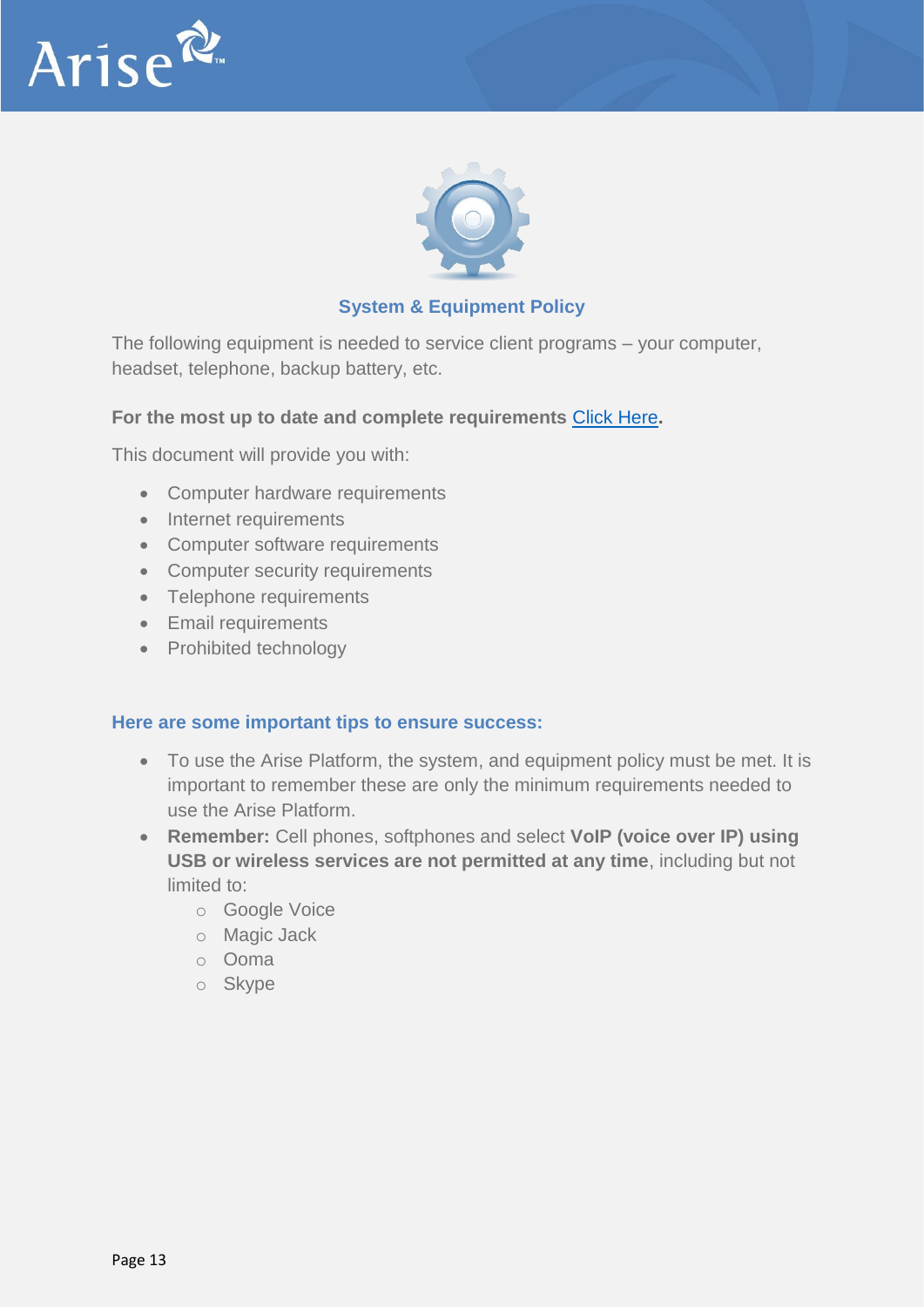

## **Service Hours and Service Revenue**



## **How to Schedule Service Intervals**

You can set your own schedule using the Arise platform, working on the days and hours you want to work and working as much as you want to work.

- Servicing intervals are available on a "first come, first serve" basis so it is beneficial to select servicing intervals (which are in half-hour increments) as soon as possible.
- There are more plentiful servicing intervals available during a client's peak demand period. Please be sure to review the Opportunity Announcement (OA) for the client program you are interested in servicing, for information about peak servicing times.
- The OA provides detailed information about each client program opportunity, the hours of servicing and the peak demand hours for the client. Be sure that the hours align with your desired schedule before you express interest in an opportunity.
- Certain client programs have specific servicing hour requirements which will be detailed in the OA. For example, some client programs require weekend servicing or servicing on certain holidays. Therefore, be sure to thoroughly review the OA and Statement of Work to ensure that you have selected the right client program for you and your business.
- Note that for certain client programs, if your business is a top performing business, you and your agents may receive the first choice of hours. This benefit is only open to top performing businesses and is a good reason to strive to be a top performer.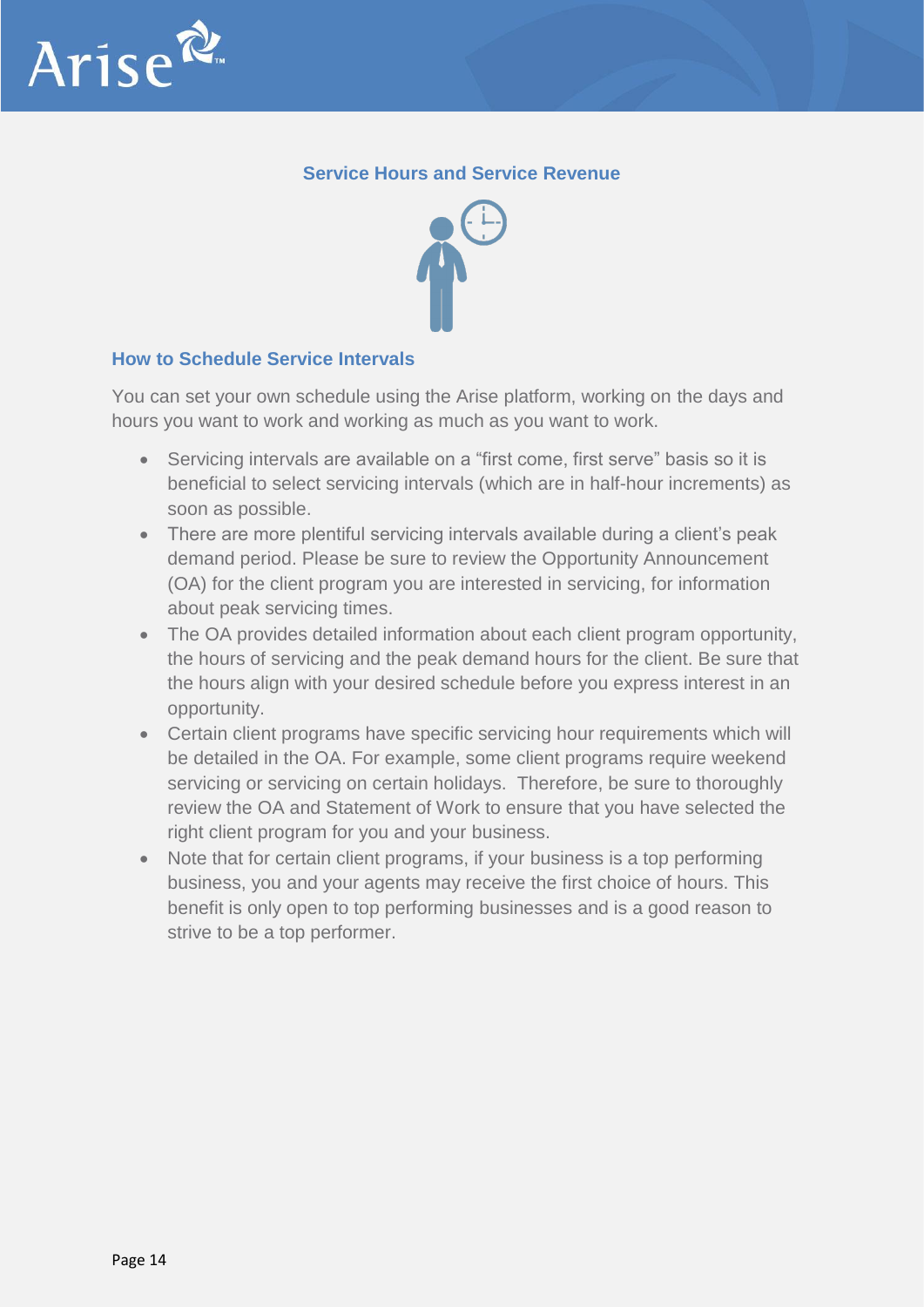

## **Understanding Service Revenue**

#### • **Business Owners**

If you are the business owner, you have access to service revenue rate details in the Opportunity Announcement. Service revenue rates vary based on client program complexity.

#### • **Agents**

Agents do not have access to the fees paid to call centers. Compensation paid to agents is solely determined by the business for which they are working.

#### • **Service Revenue Models**

Service revenue models vary by client program. Below are examples of some of the models:

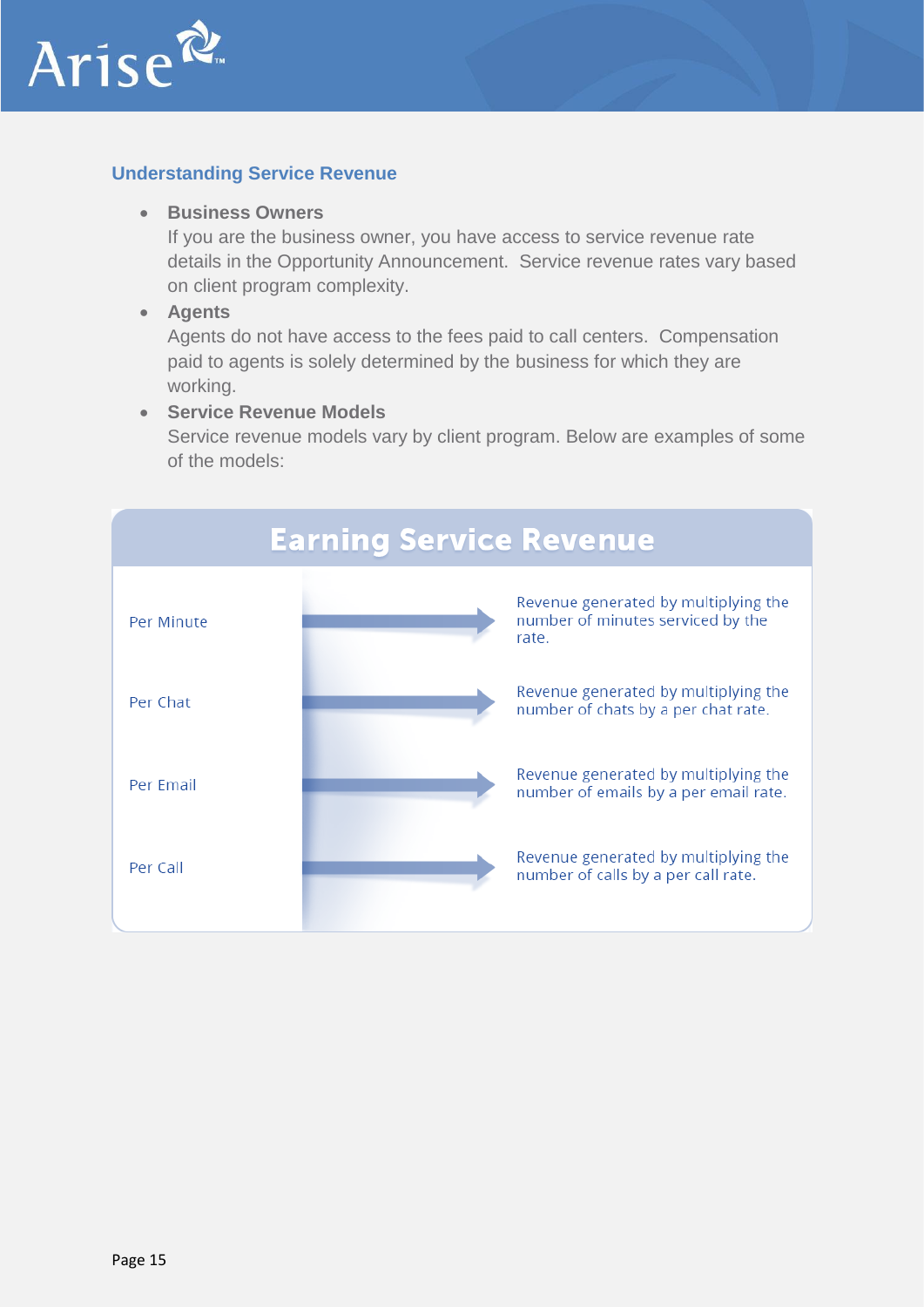

## **Accessing the Arise Virtual Gateway (AVG)**

The Arise Virtual Gateway (AVG) is the call routing system that call centers, and their agents, use to connect to many client systems. The AVG telephony infrastructure improves consistency and efficiency of service across client programs, while centrally and seamlessly managing call routing.

- The AVG can be accessed through POTS (plain old telephone system) and VoIP (Voice Over Internet Protocol) phone systems.
- To service on AVG, you must dial into an Arise number with a (786) area code for servicing. This number is provided during the certification process, prior to beginning service.
- **This number will not be toll-free and may result in long distance charges for those businesses, (and their agents), who are not located in Miami (unless you have an unlimited or bulk long-distance plan).**
- Your telephone equipment should not have any features which will interfere with your provision of quality services, except long distance (i.e. no voicemail or call waiting). If your servicing phone has any features that could interfere with your call talking, please disable them. Please contact your service provider for instructions on how to do so.